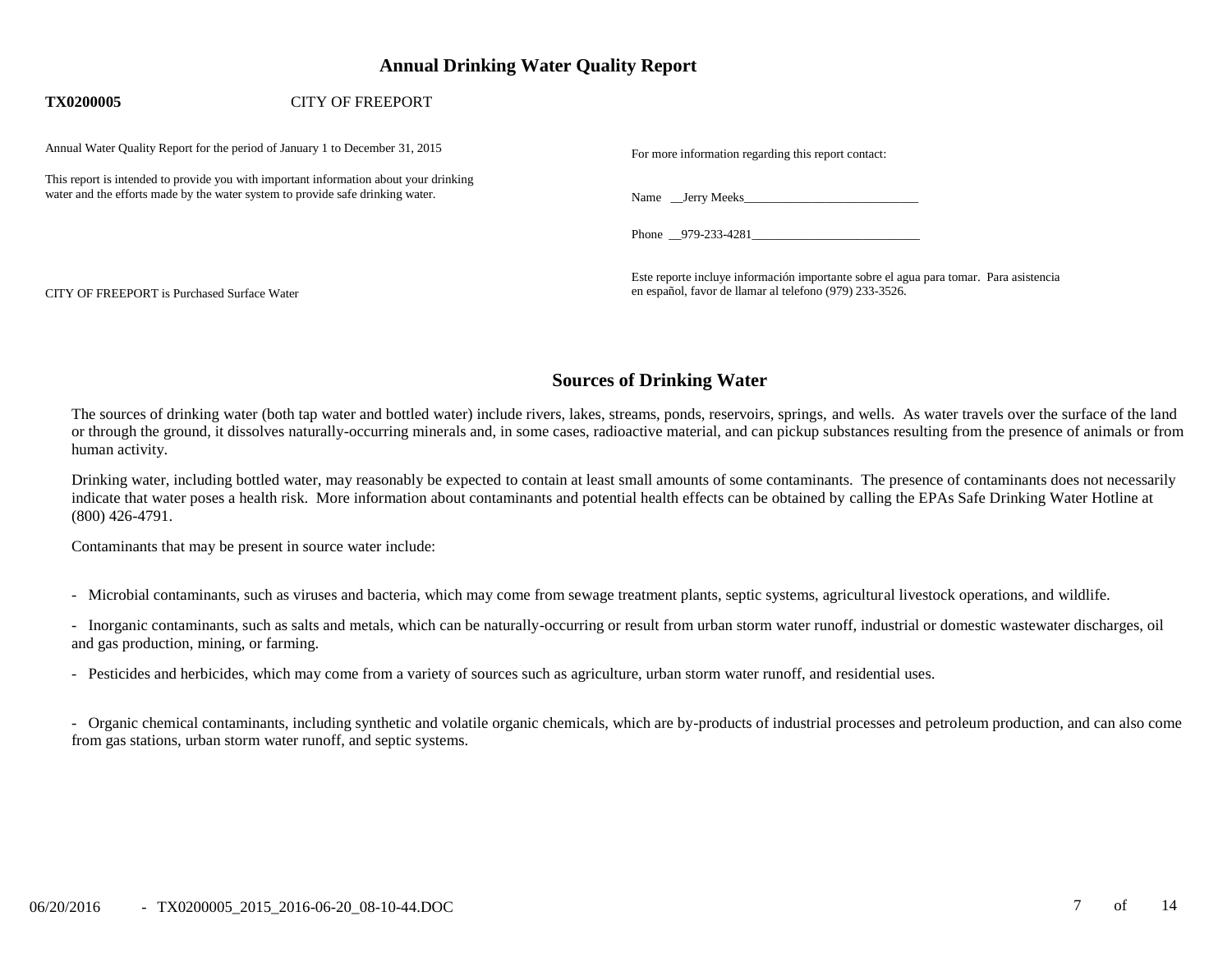- Radioactive contaminants, which can be naturally-occurring or be the result of oil and gas production and mining activities.

In order to ensure that tap water is safe to drink, EPA prescribes regulations which limit the amount of certain contaminants in water provided by public water systems. FDA regulations establish limits for contaminants in bottled water which must provide the same protection for public health.

Contaminants may be found in drinking water that may cause taste, color, or odor problems. These types of problems are not necessarily causes for health concerns. For more information on taste, odor, or color of drinking water, please contact the system's business office.

You may be more vulnerable than the general population to certain microbial contaminants, such as Cryptosporidium, in drinking water. Infants, some elderly, or immunocompromised persons such as those undergoing chemotherapy for cancer; persons who have undergone organ transplants; those who are undergoing treatment with steroids; and people with HIV/AIDS or other immune system disorders, can be particularly at risk from infections. You should seek advice about drinking water from your physician or health care providers Additional guidelines on appropriate means to lessen the risk of infection by Cryptosporidium are available from the Safe Drinking Water Hotline (800-426-4791).

If present, elevated levels of lead can cause serious health problems, especially for pregnant women and young children. Lead in drinking water is primarily from materials and components associated with service lines and home plumbing. We are responsible for providing high quality drinking water, but we cannot control the variety of materials used in plumbing components. When your water has been sitting for several hours, you can minimize the potential for lead exposure by flushing your tap for 30 seconds to 2 minutes before using water for drinking or cooking. If you are concerned about lead in your water, you may wish to have your water tested. Information on lead in drinking water, testing methods, and steps you can take to minimize exposure is available from the Safe Drinking Water Hotline or at http://www.epa.gov/safewater/lead.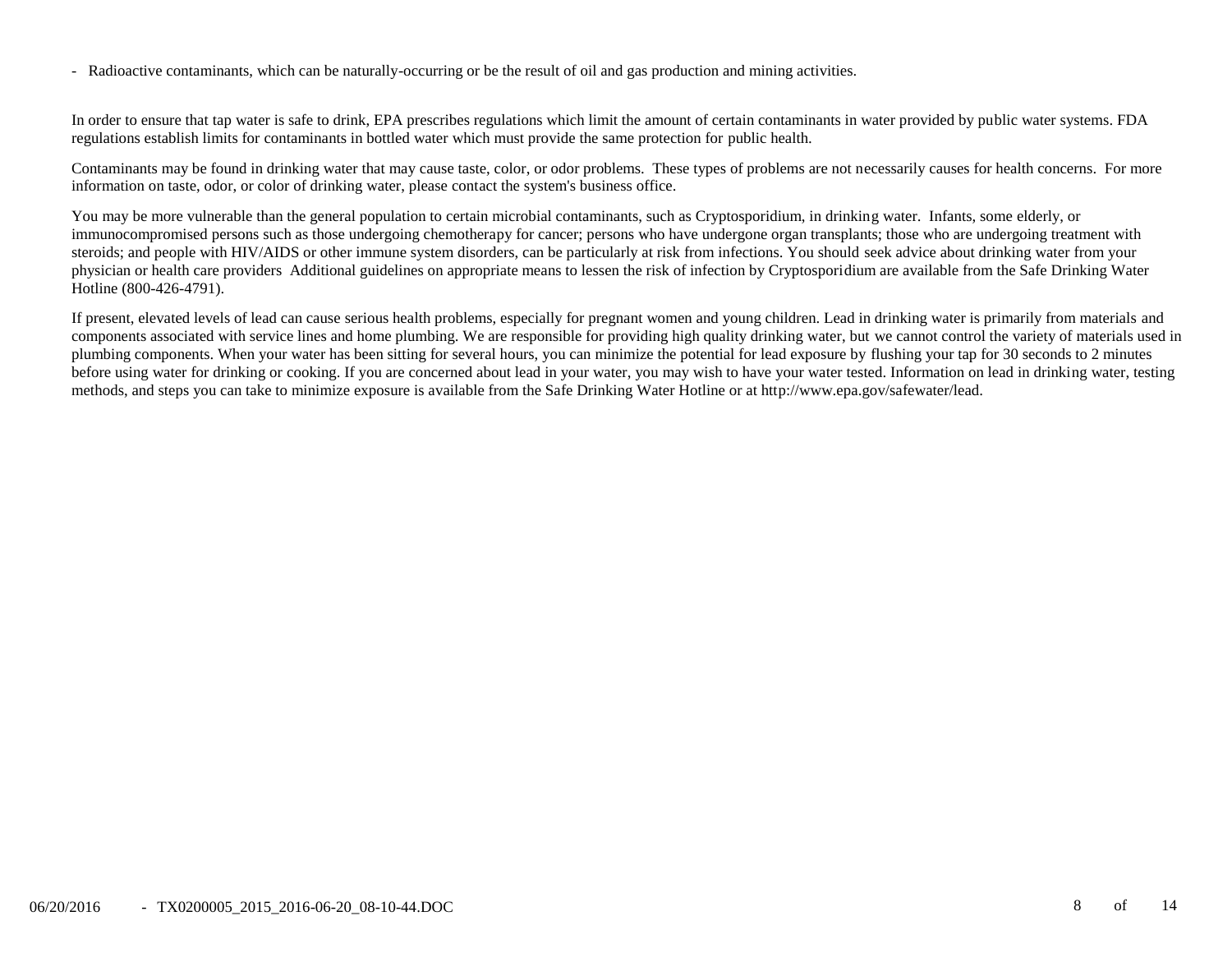#### **Information about Source Water Assessments**

A Source Water Susceptibility Assessment for your drinking water source(s) is currently being updated by the Texas Commission on Environmental Quality. This information describes the susceptibility and types of constituent that may come into contact with your drinking water source based on human activities and natural conditions. The information contained in the assessment allows us to focus source water protection strategies.

For more information about your sources of water, please refer to the Source Water Assessment Viewer available at the following URL: http://gis3.tceq.state.tx.us/swav/Controller/index.jsp?wtrsrc=

Further details about sources and source-water assessments are available in Drinking Water Watch at the following URL: http://dww.tceq.texas.gov/DWW

| Source Water Name     |                          | Type of Water | <b>Report Status</b> | Location                          |
|-----------------------|--------------------------|---------------|----------------------|-----------------------------------|
| 11 - CALDWELL         |                          | <b>GW</b>     |                      | _Chicot Aquifer, Brazoria County_ |
| 6 - 8TH / MESOUITE    | 8TH / MESOUITE           | <b>GW</b>     |                      | _Chicot Aquifer, Brazoria County_ |
| SW FROM BRAZOSPORT WA | <b>CC FROM TX0200497</b> | <b>SW</b>     |                      | _Chicot Aquifer, Brazoria County_ |
| SW FROM BRAZOSPORT WA | <b>CC FROM TX0200497</b> | <b>SW</b>     |                      | Chicot Aquifer, Brazoria County   |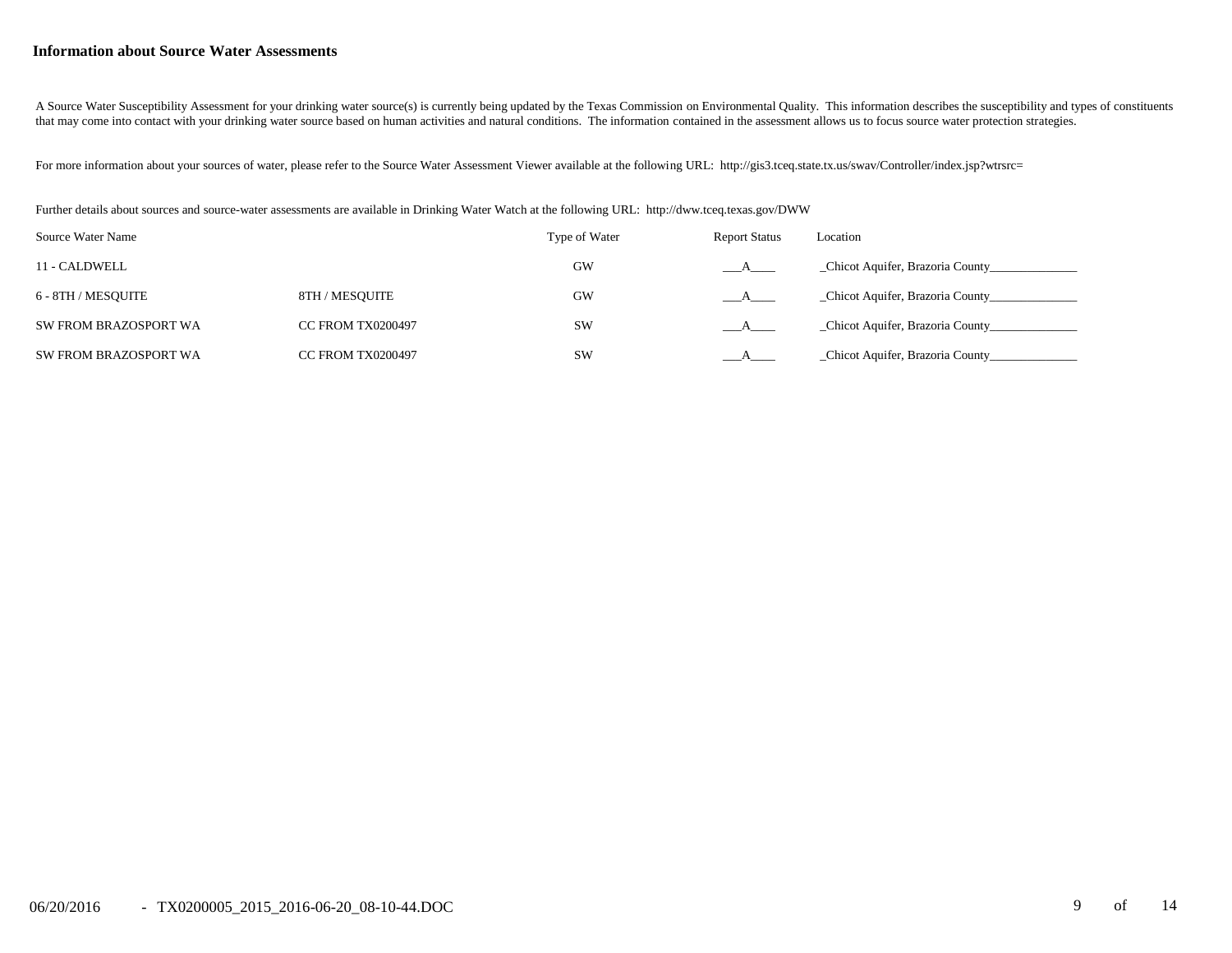#### **Coliform Bacteria**

| Maximum Contaminant<br>Level Goal | <b>Total Coliform</b><br>Maximum<br>Contaminant Level | Maximum Contaminant<br>Level | Highest No. of Positive Fecal Coliform or E. Coli Total No. of Positive E. Coli<br>or Fecal Coliform Samples | Violation | Likely Source of Contamination        |
|-----------------------------------|-------------------------------------------------------|------------------------------|--------------------------------------------------------------------------------------------------------------|-----------|---------------------------------------|
| $\theta$                          | 1 positive monthly<br>sample.                         |                              |                                                                                                              |           | Naturally present in the environment. |

## **Lead and Copper**

Definitions:

Action Level Goal (ALG): The level of a contaminant in drinking water below which there is no known or expected risk to health. ALGs allow for a margin of safety. Action Level: The concentration of a contaminant which, if exceeded, triggers treatment or other requirements which a water system must follow.

| <b>Lead and Copper</b> | Date Sampled | MCLG | Action Level (AL) | 90th Percentile | # Sites Over AL | Units | Violation | <b>Likely Source of Contamination</b>                                                                         |
|------------------------|--------------|------|-------------------|-----------------|-----------------|-------|-----------|---------------------------------------------------------------------------------------------------------------|
| <b>Copper</b>          | 08/23/2013   | 1.3  |                   | 0.134           |                 | ppm   |           | Erosion of natural deposits; Leaching from wood<br>preservatives; Corrosion of household plumbing<br>systems. |
| Lead                   | 08/23/2013   |      |                   | 1.03            |                 | ppb   |           | Corrosion of household plumbing systems; Erosion<br>of natural deposits.                                      |

## **Water Quality Test Results**

| Definitions:                                 | The following tables contain scientific terms and measures, some of which may require explanation.                                                                                 |
|----------------------------------------------|------------------------------------------------------------------------------------------------------------------------------------------------------------------------------------|
| Avg:                                         | Regulatory compliance with some MCLs are based on running annual average of monthly samples.                                                                                       |
| Maximum Contaminant Level or MCL:            | The highest level of a contaminant that is allowed in drinking water. MCLs are set as close to the MCLGs as feasible using the best available treatment technology.                |
| Maximum Contaminant Level Goal or MCLG:      | The level of a contaminant in drinking water below which there is no known or expected risk to health. MCLGs allow for a margin of safety.                                         |
| Maximum residual disinfectant level or MRDL: | The highest level of a disinfectant allowed in drinking water. There is convincing evidence that addition of a disinfectant is necessary for control of microbial<br>contaminants. |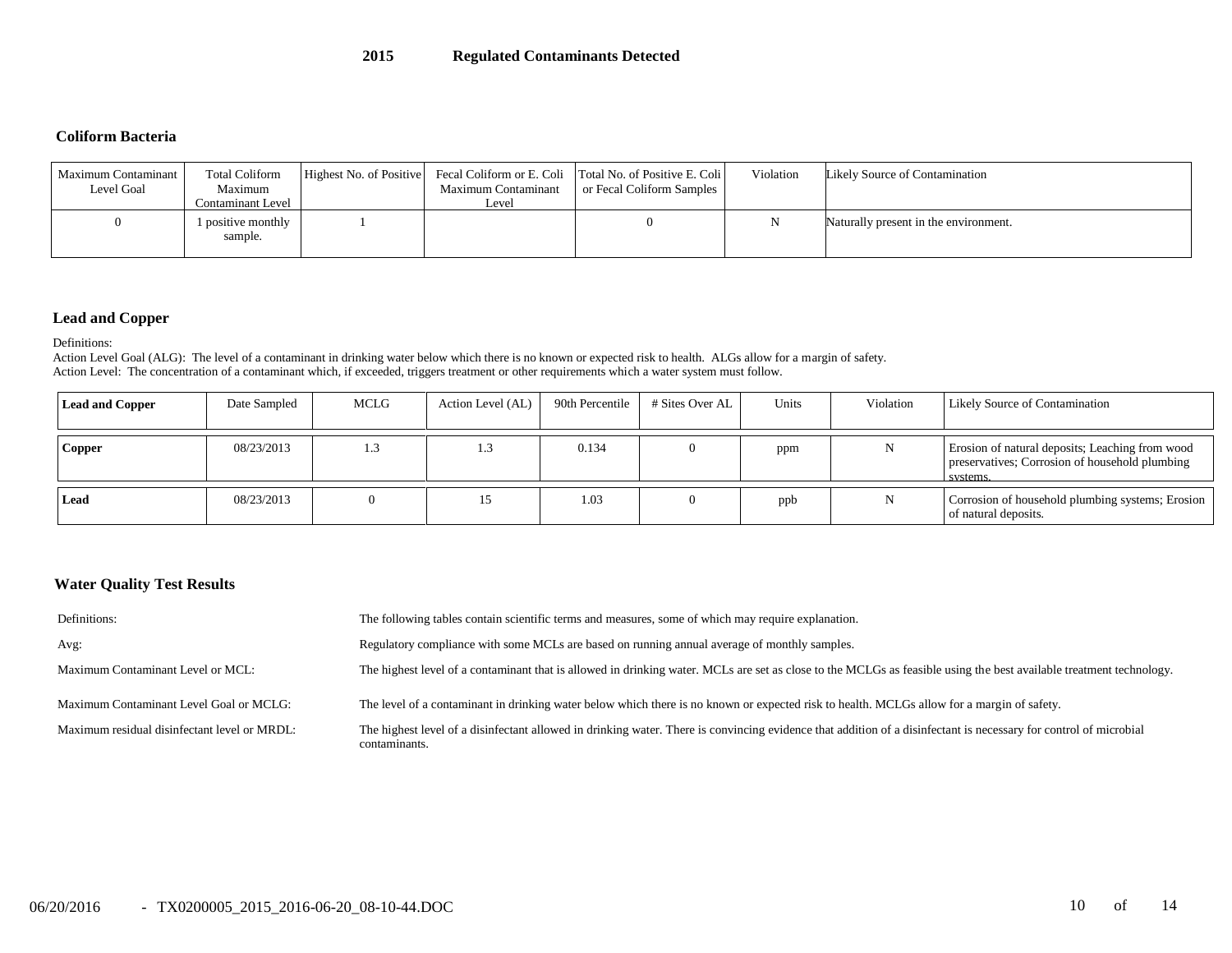## **Water Quality Test Results**

| Maximum residual disinfectant level goal or MRDLG: | The level of a drinking water disinfectant below which there is no known or expected risk to health. MRDLGs do not reflect the benefits of the use of disinfectants to<br>control microbial contaminants. |
|----------------------------------------------------|-----------------------------------------------------------------------------------------------------------------------------------------------------------------------------------------------------------|
| MFL                                                | million fibers per liter (a measure of asbestos)                                                                                                                                                          |
| na:                                                | not applicable.                                                                                                                                                                                           |
| <b>NTU</b>                                         | nephelometric turbidity units (a measure of turbidity)                                                                                                                                                    |
| pCi/L                                              | picocuries per liter (a measure of radioactivity)                                                                                                                                                         |
| ppb:                                               | micrograms per liter or parts per billion - or one ounce in 7,350,000 gallons of water.                                                                                                                   |
| ppm:                                               | milligrams per liter or parts per million - or one ounce in 7,350 gallons of water.                                                                                                                       |
| ppt                                                | parts per trillion, or nanograms per liter $(ng/L)$                                                                                                                                                       |
| ppq                                                | parts per quadrillion, or picograms per liter $(pg/L)$                                                                                                                                                    |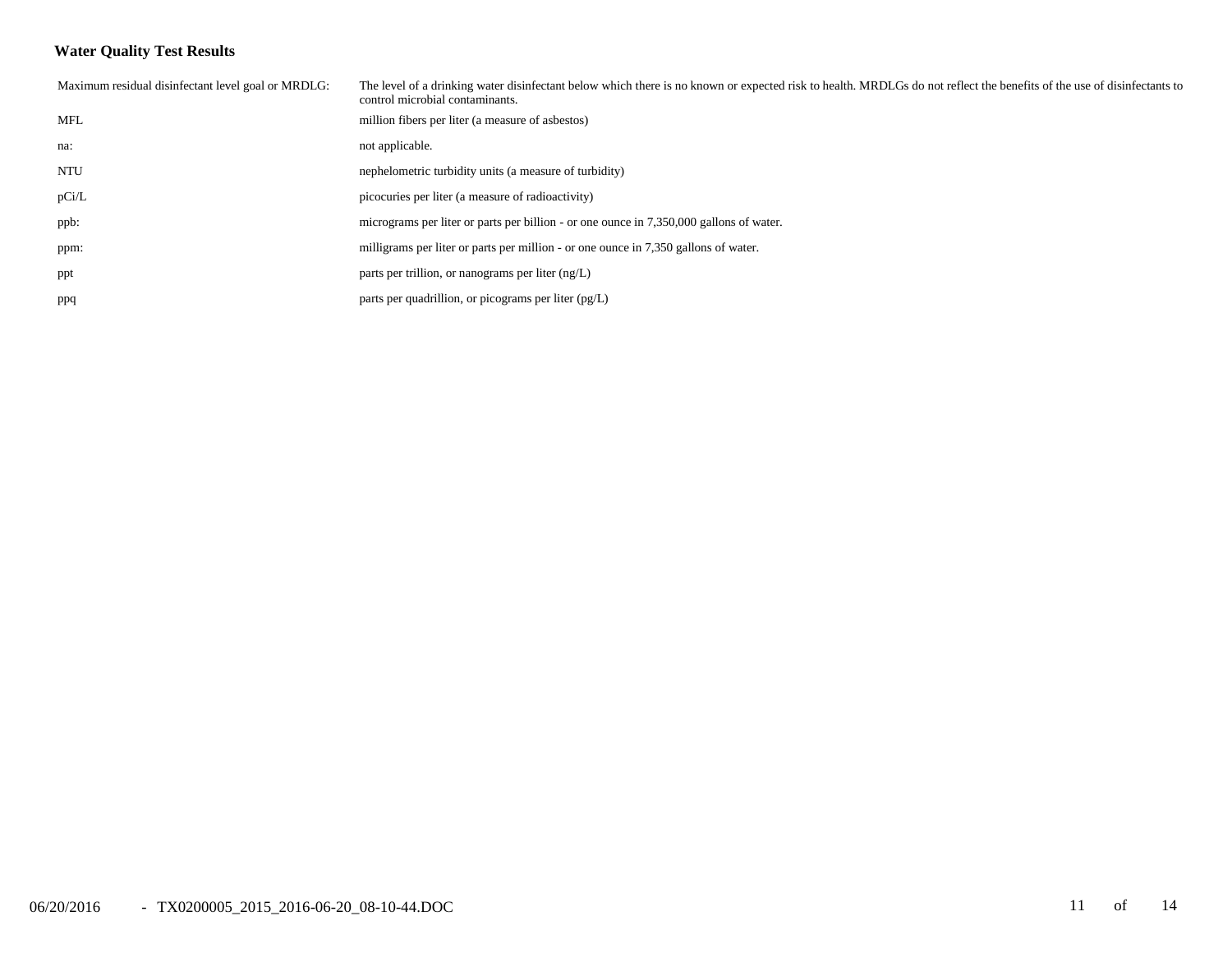## **Regulated Contaminants**

| <b>Disinfectants and Disinfection</b><br><b>By-Products</b>            | <b>Collection Date</b> | <b>Highest Level</b><br>Detected | Range of Levels<br>Detected | <b>MCLG</b>              | <b>MCL</b> | Units     | Violation   | Likely Source of Contamination                                                                                                   |
|------------------------------------------------------------------------|------------------------|----------------------------------|-----------------------------|--------------------------|------------|-----------|-------------|----------------------------------------------------------------------------------------------------------------------------------|
| Haloacetic Acids (HAA5)*                                               | 2015                   | 16                               | $3.6 - 29.9$                | No goal for the<br>total | 60         | ppb       | ${\bf N}$   | By-product of drinking water disinfection.                                                                                       |
| <b>Total Trihalomethanes</b><br>(TTHM)                                 | 2015                   | 29                               | $8.7 - 26.7$                | No goal for the<br>total | 80         | ppb       | $\mathbf N$ | By-product of drinking water disinfection.                                                                                       |
| <b>Inorganic Contaminants</b>                                          | <b>Collection Date</b> | <b>Highest Level</b><br>Detected | Range of Levels<br>Detected | <b>MCLG</b>              | <b>MCL</b> | Units     | Violation   | Likely Source of Contamination                                                                                                   |
| <b>Arsenic</b>                                                         | 04/26/2011             | 2.8                              | $2.2 - 2.8$                 | $\overline{0}$           | 10         | ppb       | ${\bf N}$   | Erosion of natural deposits; Runoff from orchards;<br>Runoff from glass and electronics production wastes.                       |
| <b>Barium</b>                                                          | 04/26/2011             | 0.15                             | $0.146 - 0.15$              | 2                        | 2          | ppm       | ${\bf N}$   | Discharge of drilling wastes; Discharge from metal<br>refineries; Erosion of natural deposits.                                   |
| <b>Fluoride</b>                                                        | 04/26/2011             | 0.53                             | $0.48 - 0.53$               | $\overline{4}$           | 4.0        | ppm       | N           | Erosion of natural deposits; Water additive which<br>promotes strong teeth; Discharge from fertilizer and<br>aluminum factories. |
| Nitrate [measured as<br>Nitrogen]                                      | 2015                   |                                  | $0.25 - 1.3$                | 10                       | 10         | ppm       | N           | Runoff from fertilizer use; Leaching from septic<br>tanks, sewage; Erosion of natural deposits.                                  |
| <b>Nitrite [measured as Nitrogen]</b>                                  | 2015                   | 0.3                              | $0 - 0.3$                   |                          |            | ppm       | ${\bf N}$   | Runoff from fertilizer use; Leaching from septic<br>tanks, sewage; Erosion of natural deposits.                                  |
| <b>Radioactive Contaminants</b>                                        | <b>Collection Date</b> | <b>Highest Level</b><br>Detected | Range of Levels<br>Detected | <b>MCLG</b>              | <b>MCL</b> | Units     | Violation   | Likely Source of Contamination                                                                                                   |
| <b>Beta/photon emitters</b>                                            | 04/26/2011             | 5.7                              | $5.3 - 5.7$                 | $\theta$                 | 50         | $pCi/L^*$ | N           | Decay of natural and man-made deposits.                                                                                          |
| *EPA considers 50 pCi/L to be the level of concern for beta particles. |                        |                                  |                             |                          |            |           |             |                                                                                                                                  |

| Combined Radium 226/228                                                         | 04/26/2011      |                                  |                             |      |            | pCi/L |           | Erosion of natural deposits.   |
|---------------------------------------------------------------------------------|-----------------|----------------------------------|-----------------------------|------|------------|-------|-----------|--------------------------------|
| <b>Synthetic organic</b><br>contaminants including<br>pesticides and herbicides | Collection Date | <b>Highest Level</b><br>Detected | Range of Levels<br>Detected | MCLG | <b>MCL</b> | Units | Violation | Likely Source of Contamination |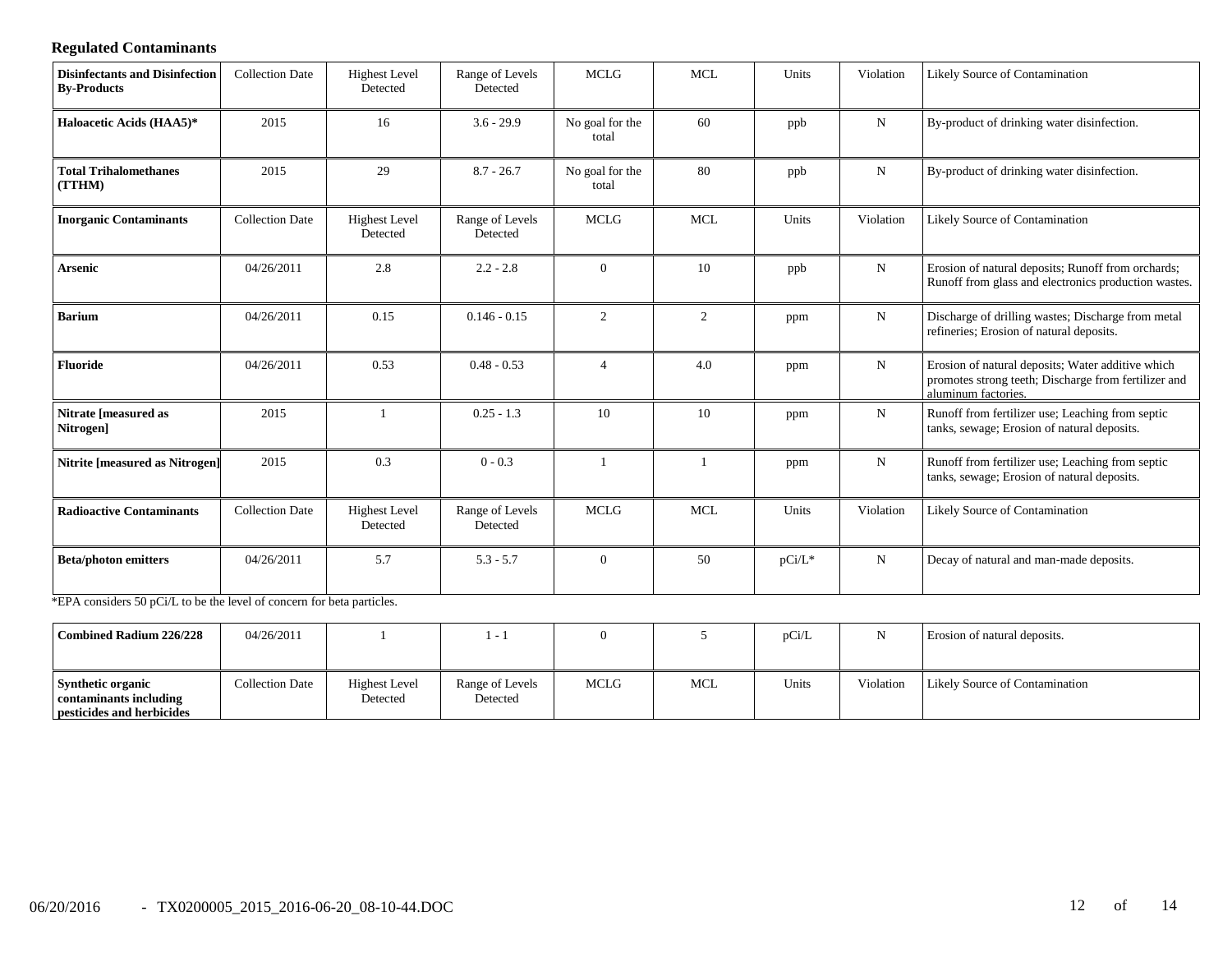| <b>Atrazine</b> | 04/26/2011 | 0.32 | $0.18 - 0.32$ |  | -nnh | Runoff from herbicide used on row crops. |
|-----------------|------------|------|---------------|--|------|------------------------------------------|
|                 |            |      |               |  |      |                                          |

| Chemical Used   | Average Level of<br><b>Ouarterly Data</b> | Lowest Result of a<br>Single Sample | Highest Result of a<br>Single Sample | MRDL | <b>MRDLG</b> | Units | Violation | Source of Chemical                     |
|-----------------|-------------------------------------------|-------------------------------------|--------------------------------------|------|--------------|-------|-----------|----------------------------------------|
| <b>Chlorine</b> | 1.21                                      | 0.36                                | 2.70                                 | 4.0  | <4.0         | Mg/L  |           | Disinfectant used to control microbes. |

## **Violations Table**

| <b>Public Notification Rule</b>                                                                                                                                                                                                                          |                                                                                |      |                                                                                                                        |  |  |  |  |  |  |
|----------------------------------------------------------------------------------------------------------------------------------------------------------------------------------------------------------------------------------------------------------|--------------------------------------------------------------------------------|------|------------------------------------------------------------------------------------------------------------------------|--|--|--|--|--|--|
| The Public Notification Rule helps to ensure that consumers will always know if there is a problem with their drinking water. These notices immediately alert consumers if there is a serious problem with their drinking wate<br>boil water emergency). |                                                                                |      |                                                                                                                        |  |  |  |  |  |  |
| <b>Violation Type</b>                                                                                                                                                                                                                                    | <b>Violation End</b><br><b>Violation Begin</b><br><b>Violation Explanation</b> |      |                                                                                                                        |  |  |  |  |  |  |
| PUBLIC NOTICE RULE LINKED TO<br><b>VIOLATION</b>                                                                                                                                                                                                         | 02/12/2014                                                                     | 2015 | We failed to adequately notify you, our drinking water consumers, about a violation of the drinking water regulations. |  |  |  |  |  |  |

# **Regulated Contaminants for Brazosport Water Authority (PWS 0200497)**

| <b>Disinfectants and Disinfection</b><br><b>By-Products</b> | <b>Collection Date</b> | <b>Highest Level</b><br>Detected | Range of Levels<br>Detected | <b>MCLG</b>              | <b>MCL</b> | Units | Violation   | <b>Likely Source of Contamination</b>                                                                                            |
|-------------------------------------------------------------|------------------------|----------------------------------|-----------------------------|--------------------------|------------|-------|-------------|----------------------------------------------------------------------------------------------------------------------------------|
| Haloacetic Acids (HAA5)*                                    | 2015                   | 31                               | 31.3-31.3                   | No goal for the<br>total | 60         | ppb   | N           | By-product of drinking water disinfection.                                                                                       |
| <b>Total Trihalomethanes</b><br>(TTHM)                      | 2015                   | 19                               | 18.6-18.6                   | No goal for the<br>total | 80         | ppb   | $\mathbf N$ | By-product of drinking water disinfection.                                                                                       |
| <b>Chlorite</b>                                             | 2015                   | 0.88                             | $0.25 - 0.88$               | No goal for the<br>total | 80         | ppb   | ${\bf N}$   | By-product of drinking water disinfection.                                                                                       |
| <b>Inorganic Contaminants</b>                               | <b>Collection Date</b> | <b>Highest Level</b><br>Detected | Range of Levels<br>Detected | MCLG                     | MCL        | Units | Violation   | <b>Likely Source of Contamination</b>                                                                                            |
| Cyanide                                                     | 2015                   | 90                               | $0 - 90$                    | 200                      | 200        | ppb   | $\mathbf N$ | Discharge from plastic and fertilizer factories;<br>Discharge from steel/metal factories.                                        |
| <b>Barium</b>                                               | 2015                   | 0.08                             | $0.08 - 0.08$               | 2                        | 2          | ppm   | ${\bf N}$   | Discharge of drilling wastes; Discharge from metal<br>refineries; Erosion of natural deposits.                                   |
| <b>Fluoride</b>                                             | 2015                   | < 0.1                            | $< 0.1 - 0.1$               | 4                        | 4.0        | ppm   | ${\bf N}$   | Erosion of natural deposits; Water additive which<br>promotes strong teeth; Discharge from fertilizer and<br>aluminum factories. |
| Nitrate [measured as<br>Nitrogen]                           | 2015                   | 0.66                             | $0.66 - 0.66$               | 10                       | 10         | ppm   | N           | Runoff from fertilizer use; Leaching from septic<br>tanks, sewage; Erosion of natural deposits.                                  |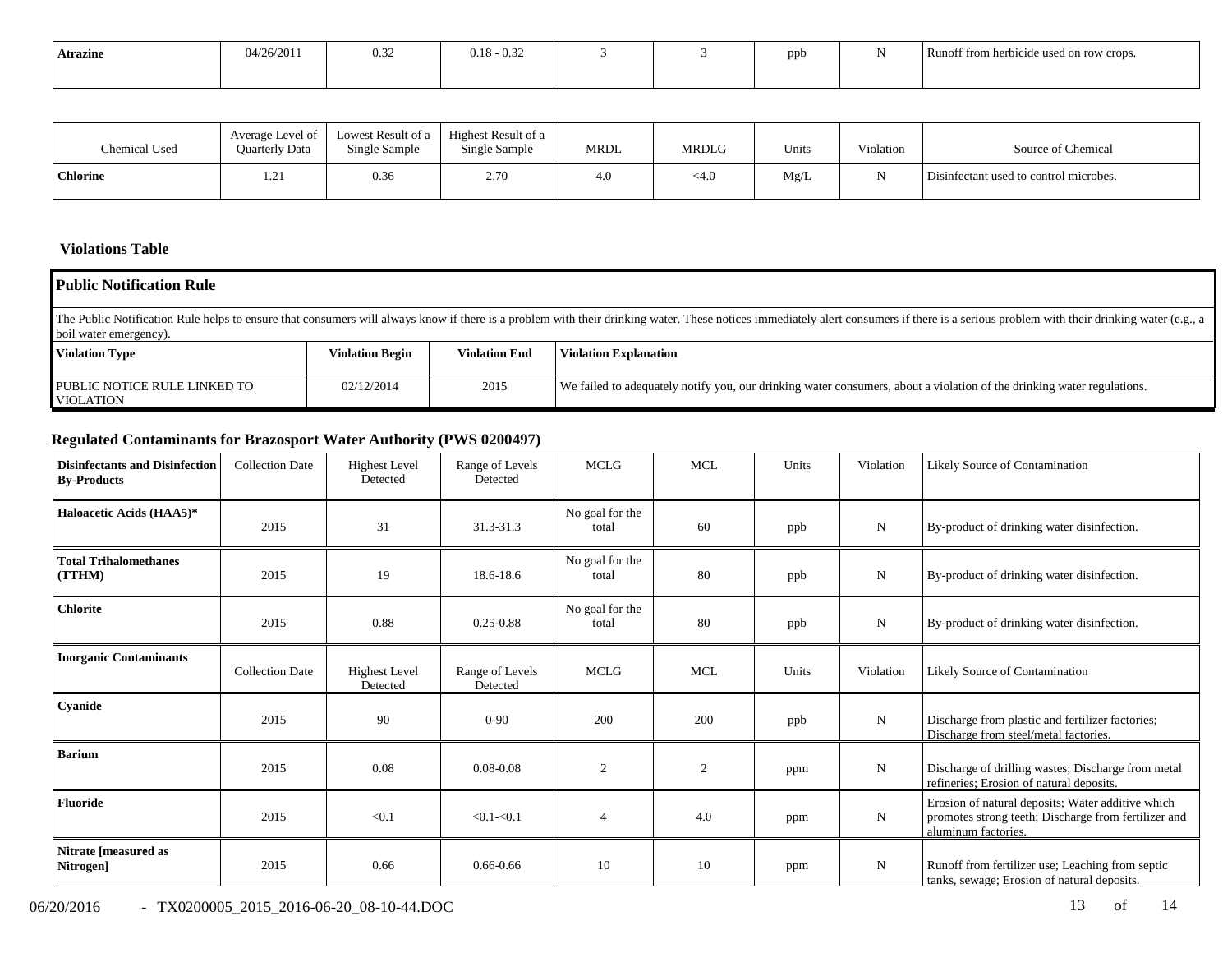| Radioactive Contaminants    | <b>Collection Date</b> | <b>Highest Level</b><br>Detected | Range of Levels<br>Detected | MCLG | <b>MCL</b> | Units     | Violation | <b>Likely Source of Contamination</b>   |
|-----------------------------|------------------------|----------------------------------|-----------------------------|------|------------|-----------|-----------|-----------------------------------------|
| <b>Beta/photon emitters</b> | 01/21/2015             | 4.6                              | $4.6 - 4.6$                 |      | 50         | $pCi/L^*$ |           | Decay of natural and man-made deposits. |

\*EPA considers 50 pCi/L to be the level of concern for beta particles.

| Gross alpha excluding radon  <br>and uranium                                    | 01/21/2015             | $\leq$ 3                         | $3 - 3$                     |      | 15  | pCi/L | $\mathbf N$ | Erosion of natural deposits.                  |
|---------------------------------------------------------------------------------|------------------------|----------------------------------|-----------------------------|------|-----|-------|-------------|-----------------------------------------------|
| <b>Synthetic organic</b><br>contaminants including<br>pesticides and herbicides | <b>Collection Date</b> | <b>Highest Level</b><br>Detected | Range of Levels<br>Detected | MCLG | MCL | Units | Violation   | Likely Source of Contamination                |
| <b>Atrazine</b>                                                                 | 2015                   | < 0.1                            | $< 0.1 - 0.1$               |      |     | ppb   | N           | Runoff from herbicide used on row crops.      |
| Di (2-ethylhexyl) phthalate                                                     | 2015                   | $\Omega$                         | $0 - 0$                     |      | 6   | Ppb   | N           | Discharge from rubber and chemical factories. |

#### **Turbidity**

|                                   | Limit (Treatment<br>Technique) | <b>Level Detected</b> | Violation | Likely Source of Contamination |
|-----------------------------------|--------------------------------|-----------------------|-----------|--------------------------------|
| <b>Highest single measurement</b> | 1 NTU                          | 0.35 NTU              | N         | Soil runoff                    |
| Lowest monthly % meeting<br>limit | 0.3 NTU                        | 100%                  | N         | Soil runoff                    |

Information Statement: Turbidity is a measurement of the cloudiness of the water caused by suspended particles. We monitor it because it is a good indicator of water quality and the effectiveness of our filtration.

The TCEQ has completed a Source Water Assessment for all drinking water systems that own their sources. The report describes the susceptibility and types of constituents that may come into contact with your drinking water source based on human activities and natural conditions. The system(s) from which we purchase our water received the assessment report. For more information on source water assessments and protection efforts at our system, contact Jerry Meeks at 979-233-4281.